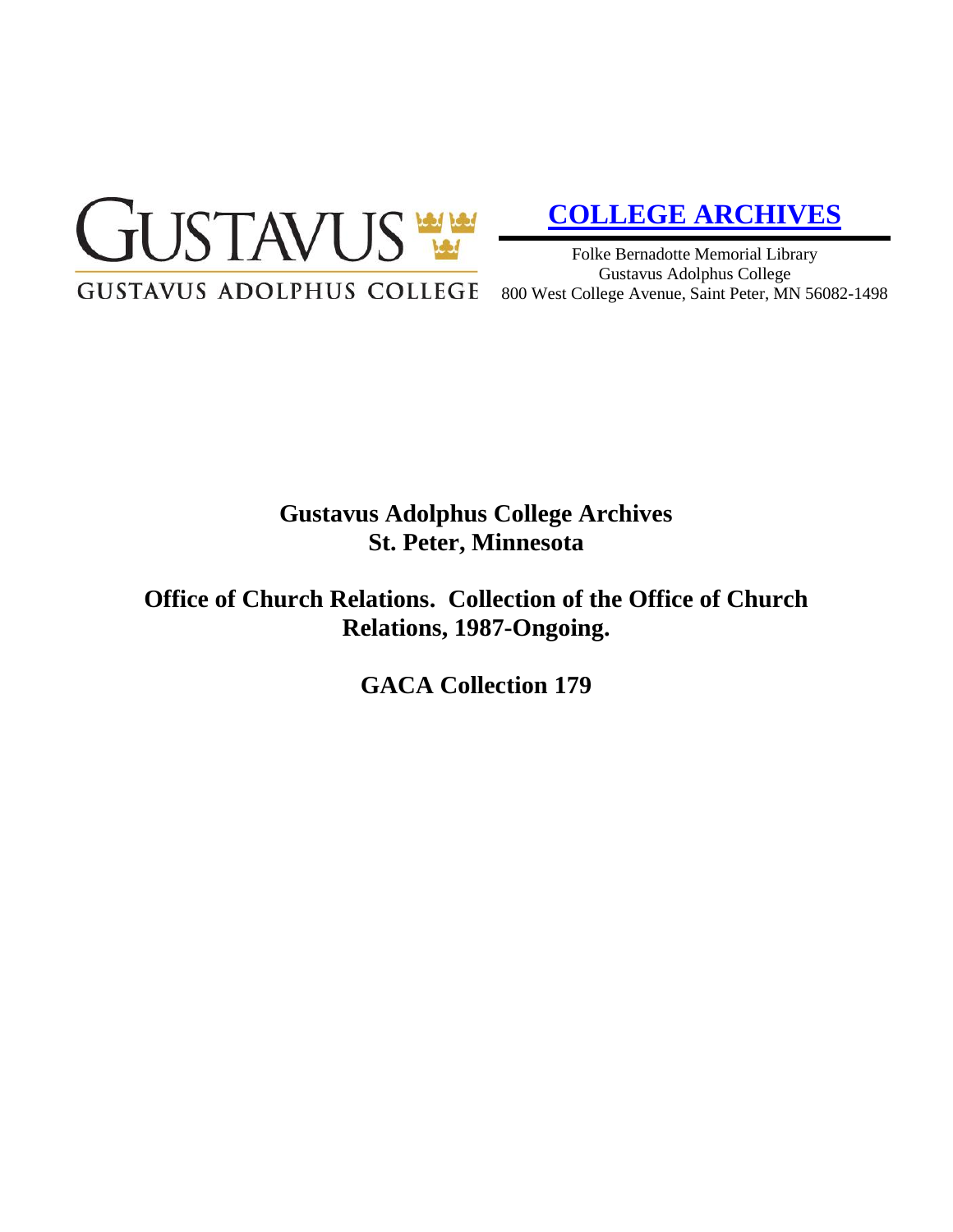#### **Office of Church Relations. Collection of the Office of Church Relations, 1987-Ongoing***.* **GACA Collection 179. 1 Hollinger box and digital media.**

# **ABSTRACT:**

The Office of Church Relations collection contains materials created by this office at Gustavus Adolphus College. This includes the *Gustavus Spire*, a publication for communicating with affiliated congregations, beginning in the 1980s, and minutes and memorandum from the Committee on Church Relations from 1985. There is also information pertaining to the Gustavus Adolphus College Association of Congregations, consisting of annual convention programs, membership and delegate handbooks, and some audio cassettes and digital video. Gustavus Adolphus College is affiliated with the Evangelical Lutheran Church in America (ELCA).

# **ORGANIZATIONAL NOTE:**

The Office of Church Relations, coordinator of the Gustavus Adolphus College Association of Congregations, serves to support the connection between the college and the church.

*"Gustavus is affiliated with the Evangelical Lutheran Church in America (ELCA) which participates in the governance of the college through an Association of Congregations. The Gustavus Adolphus College Association of Congregations consists of approximately 500 ELCA churches that meet annually to elect the college's Board of Trustees. The office of Church Relations coordinates the Association convention and provides many Resources for Association members."*

\*Taken from Office of Church Relations website, October 2010

*"The ELCA merger of 1988 brought together nearly 30 Lutheran colleges and universities previously governed by the ALC and LCA under a variety of arrangements. When the new denomination was formed, each college was asked to choose one of three groups to approve their trustees; the National Church Convention, a regional Synod convention, or an Association of Congregations convention. Gustavus, of course, chose the latter option, and in 1989 the Association of Congregations was formed.*

*Currently there are over 500 members of the Association, the largest of its kind in the ELCA. The Association of Congregations elects the board of trustees at its annual convention in April, and its congregations serve as the college's primary connection to the church."*

\*Taken from the Gustavus Adolphus College Association of Congregations website, October 2010

*The Gustavus Spire* is a newsletter for the Gustavus Adolphus College Association of Congregations. It serves as a means for communicating with pastors and lay people of Evangelical Lutheran Church in America congregations in hopes of increasing Church relatedness to the college, defining their common mission, and giving information and short news items that would be of interest to parishes.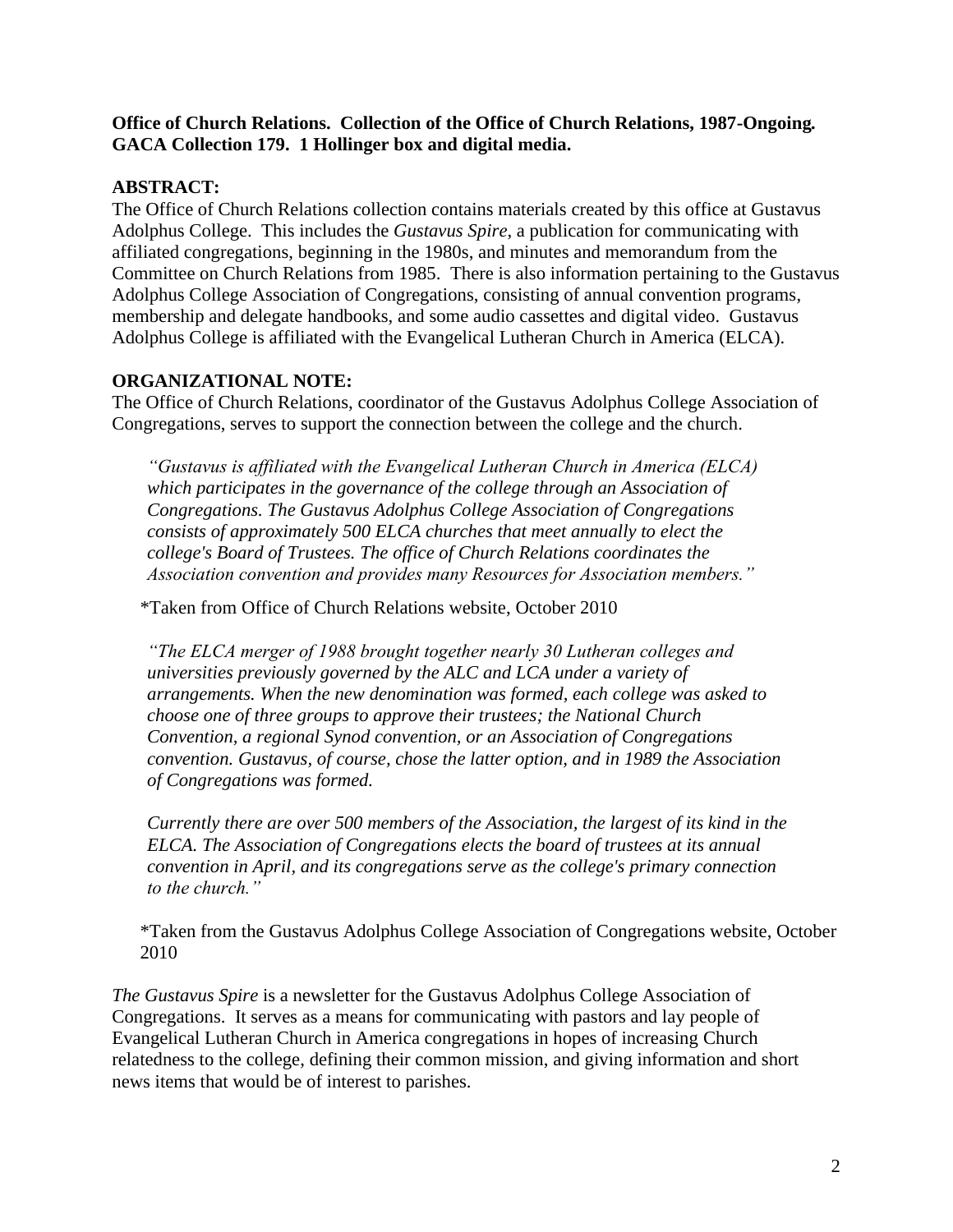During 2011-2015 the Office of Church Relations was a sub-office within the Center for Servant Leadership.

# **PUBLICATION NOTE:**

This publication is different from *The Gustavus Adolphus College Spire.*

#### **RESTRICTIONS:**

There are no restrictions on use of this collection for research purposes. The researcher assumes full responsibility for observing all copyright, property, and libel laws as they apply.

Researchers must use collection in accordance with the policies of the College Archives, the Folke Bernadotte Memorial Library, and Gustavus Adolphus College.

# **COLLECTION CITATION:**

Office of Church Relations. Collection of the Office of Church Relations, 1987-Ongoing. GACA Collection 179. Gustavus Adolphus College Archives, St. Peter, Minnesota.

#### **PROCESSED BY:**

Adrianna Darden processed this collection and developed the finding aid during February 2010.

#### **SUBJECT HEADINGS:**

Publications -- Minnesota -- Gustavus Adolphus College. *The Gustavus Spire.* Gustavus Adolphus College. Center for Servant Leadership. Gustavus Adolphus College. Office of Church Relations. Gustavus Adolphus College. Association of Congregations. Sound recordings.